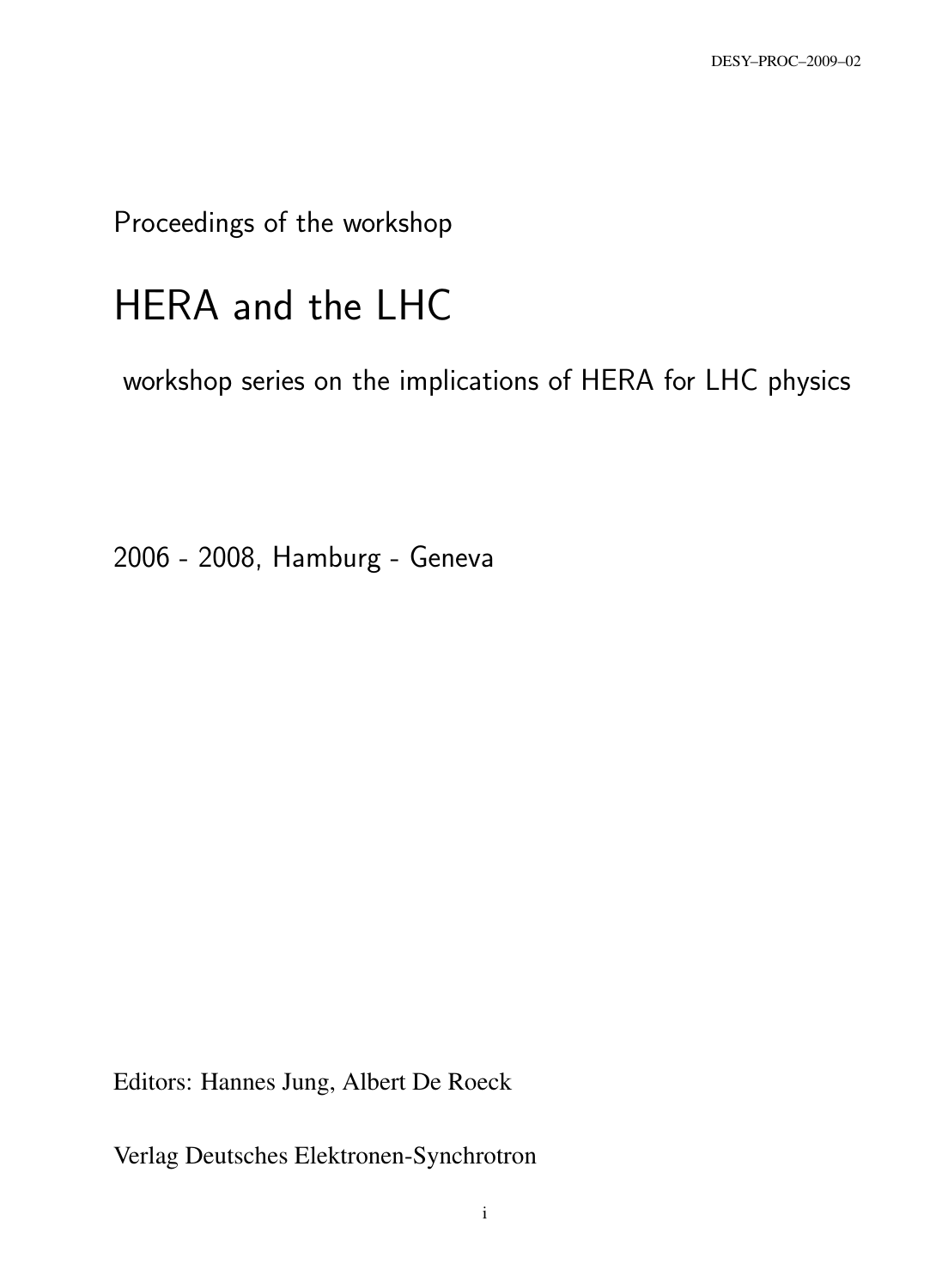### Impressum

# Proceedings of the workshop HERA and the LHC 2nd workshop on the implications of HERA for LHC physics 2006 - 2008, Hamburg - Geneva

Conference homepage http://www.desy.de/~heralhc

Online proceedings at http://www.desy.de/~heralhc/proceedings-2008/proceedings.html

The copyright is governed by the Creative Commons agreement, which allows for free use and distribution of the articels for non-commercial activity, as long as the title, the authors' names and the place of the original are referenced.

Editors: Hannes Jung (DESY, U. Antwerp), Albert De Roeck (CERN, U. Antwerp) March 2009 DESY-PROC-2009-02 ISBN 978-3-935702-32-4 ISSN 1435-8077

Published by Verlag Deutsches Elektronen-Synchrotron Notkestraße 85 22607 Hamburg Germany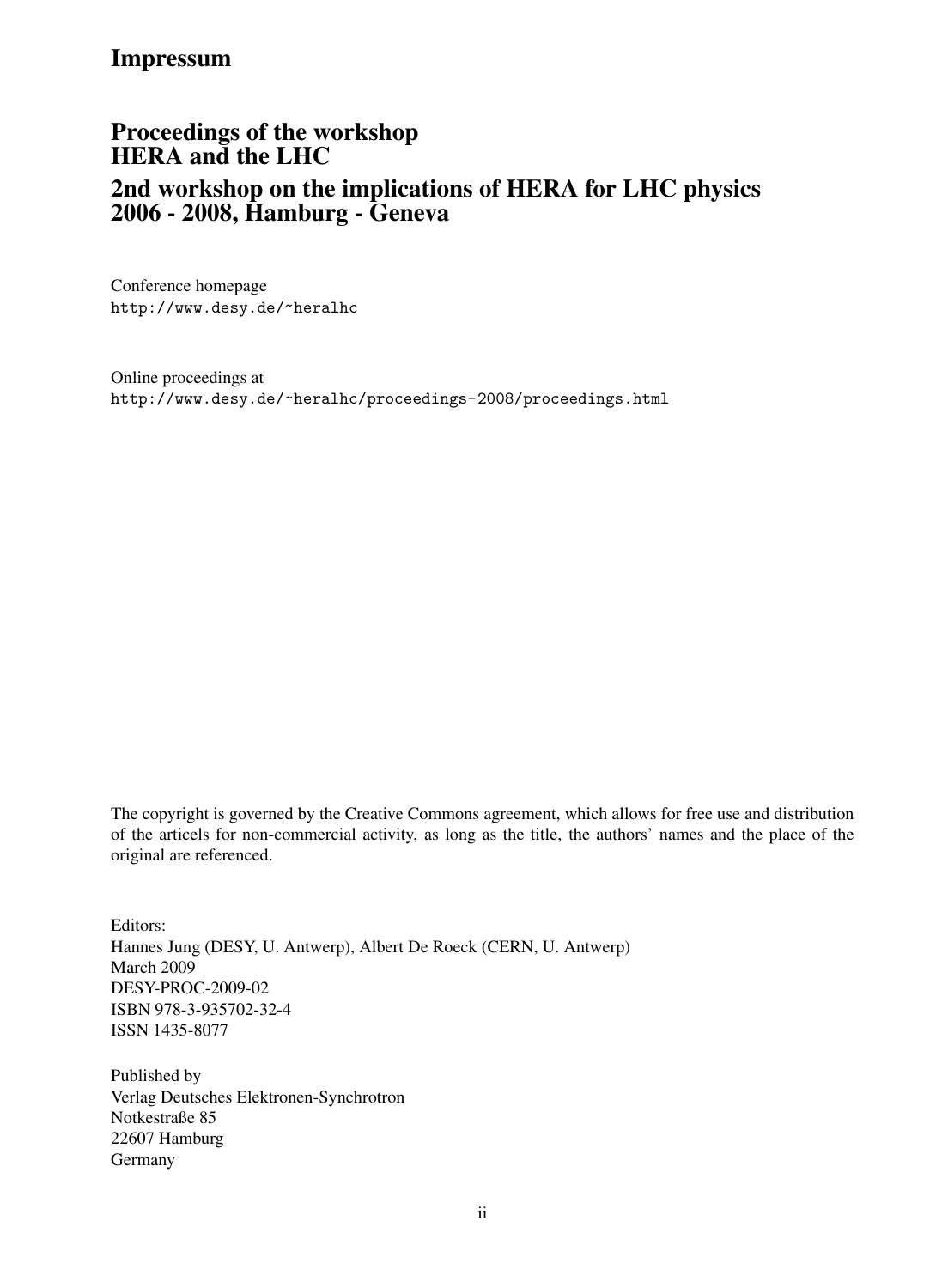#### Organizing Committee:

H. Jung (DESY and U. Antwerp, chair), A. De Roeck (CERN and U. Antwerp, chair) G. Altarelli (CERN), J. Blümlein (DESY), M. Botje (Nikhef), J. Butterworth (UCL), K. Eggert (CERN), E. Gallo (INFN), T. Haas (DESY), R. Heuer (CERN), M. Klein (Liverpool), M. Mangano (CERN),

A. Morsch (CERN), G. Polesello (INFN/CERN), O. Schneider (EPFL), C. Vallee (CPPM)

#### Conveners:

#### Parton Density Functions: M. Dittmar (ETH, Zürich, CMS), S. Forte (U. Milan), A. Glazov (DESY, H1), S. Moch (DESY) Multi-jet final states and energy flows: C. Gwenlan (UCL, ZEUS), L. Lonnblad (Lund), E. Rodrigues (LHCb), G. Zanderighi (CERN) ¨ Contact persons: S. Banerjee (CMS), D. Traynor (H1) Heavy quarks (charm and beauty): M. Cacciari (Paris VI & VII.), A. Dainese (INFN, ALICE), A. Geiser (DESY, ZEUS), H. Spiesberger (U. Mainz) Contact persons: K. Lipka (U. Hamburg, H1), Ulrich Uwer (CERN) Diffraction: M. Arneodo (U. Piemonte Orientale, Novara, INFN, CMS, ZEUS), M. Diehl (DESY), P. Newman (U. Birmingham, H1), V. A. Khoze (U. Durham) Contact persons: A. Bruni (INFN, ZEUS), B. Cox (U. Manchester, ATLAS), R. Orava (U. Helsinki) Cosmic Rays: C. Diaconu (DESY, CPPM, H1), Ch. Kiesling (MPI Munich, H1), T. Pierog (FZ Karlsruhe), Monte Carlos and Tools: P. Bartalini (Taiwan, CMS), S.Chekanov (Argonne, ZEUS), F. Krauss (IPP Durham), S. Gieseke (U. Karlsruhe) Advisory Committee:

G. Altarelli (CERN), J. Bartels (Hamburg), M. Della Negra (CERN), J. Ellis (CERN), J. Engelen (CERN),

G. Gustafson (Lund), G. Ingelman (Uppsala), P. Jenni (CERN), R. Klanner (DESY), M. Klein (DESY),

L. McLerran (BNL), T. Nakada (CERN), D. Schlatter (CERN), F. Schrempp (DESY),

J. Schukraft (CERN), J. Stirling (Durham), W.K. Tung (Michigan State), A. Wagner (DESY),

R. Yoshida (ANL)

#### Supported by:

Deutsches Elektronen-Synchroton DESY (Hamburg) CERN (Geneva)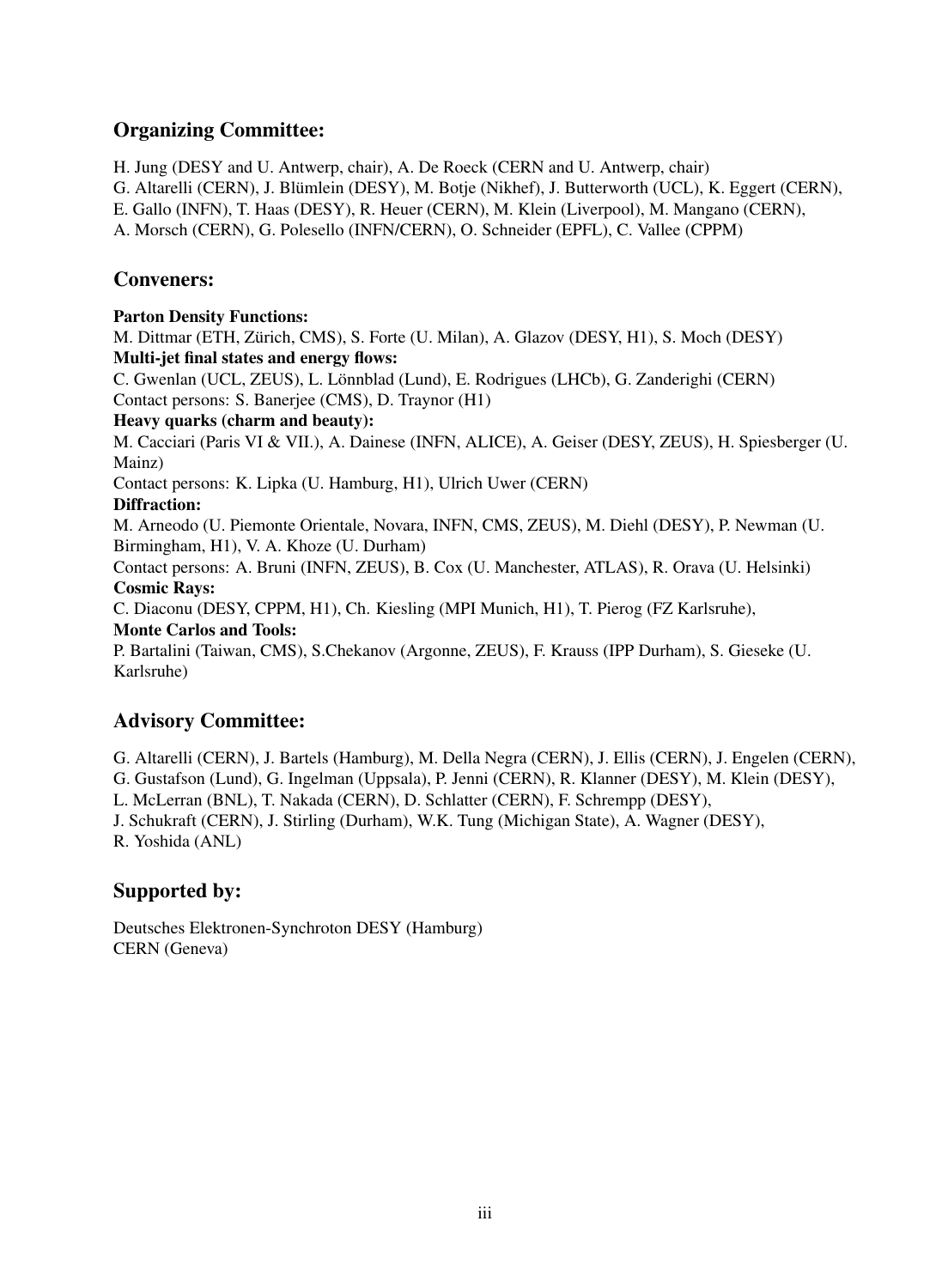## Preface

In April 2004 the first meeting of what would become a series of HERA-LHC meetings took place at CERN. Over 250 participants joined and helped to shape the goals and objectives of this workshop. These are:

- To identify and prioritize those measurements to be made at HERA which have an impact on the physics reach of the LHC;
- to encourage and stimulate transfer of knowledge between the HERA and LHC communities and establish an ongoing interaction;
- to encourage and stimulate theory and phenomenology efforts;
- to examine and improve theoretical and experimental tools;
- to increase the quantitative understanding of the implication of HERA measurements on LHC physics;

That HERA deep inelastic scattering and photoproduction data and knowledge acquired will have an impact on the analysis of LHC data is a priori obvious. First and foremost there is the question on the structure of the proton. HERA is the first and so far only collider for lepton-proton scattering to date. The data from the 27.5 GeV electron beams scattered on the 820 (920) GeV protons have delivered an accurate picture of the Structure of the proton in a wide kinematic range. Precise predictions of cross sections at the LHC critically depend on the knowledge of the parton density functions (PDFs) in the proton. It can be the largest uncertainty in measurements, as the detector systematics will get under control to the anticipated level. The precision measurements at HERA in the last 15 years have boosted our knowledge on the parton distributions by several orders in magnitude in kinematic reach and by specific measurements of heavy flavors, such as bottom and charm quark PDFs. Final states allow to study multi-jet production, complementing the impressive LEP results by measurements in an environment with an additional important complication, namely in the presence of an object containing color: the proton. The understanding of these data will be a key to the study of LHC jet data especially at medium jet energies. Measurements of this type, together with the PDF data, allow for precision tests of QCD dynamics, e.g. to test classical approaches such as DGLAP evolution, or more sophisticated ideas, including e.g. special  $log(1/x)$  terms, angular ordering etc. The HERA data are also instrumental in understanding double parton scattering, a phenomenon which is expected to be very important at the LHC. HERA has elevated the studies of diffraction to precision physics, and the LHC is expected to carry on that program. Finally, many tools have been developed over the last years for the analysis and understanding of HERA data, which can be adapted for future studies at the LHC.

In view of this anticipated synergy between HERA and the LHC the workshop has defined six working groups

- Parton density functions and related questions
- Multi-Jet final states and energy flows
- Heavy quarks (charm and beauty)
- Diffraction
- Cosmic Rays, HERA and the LHC
- Monte Carlo generators and tools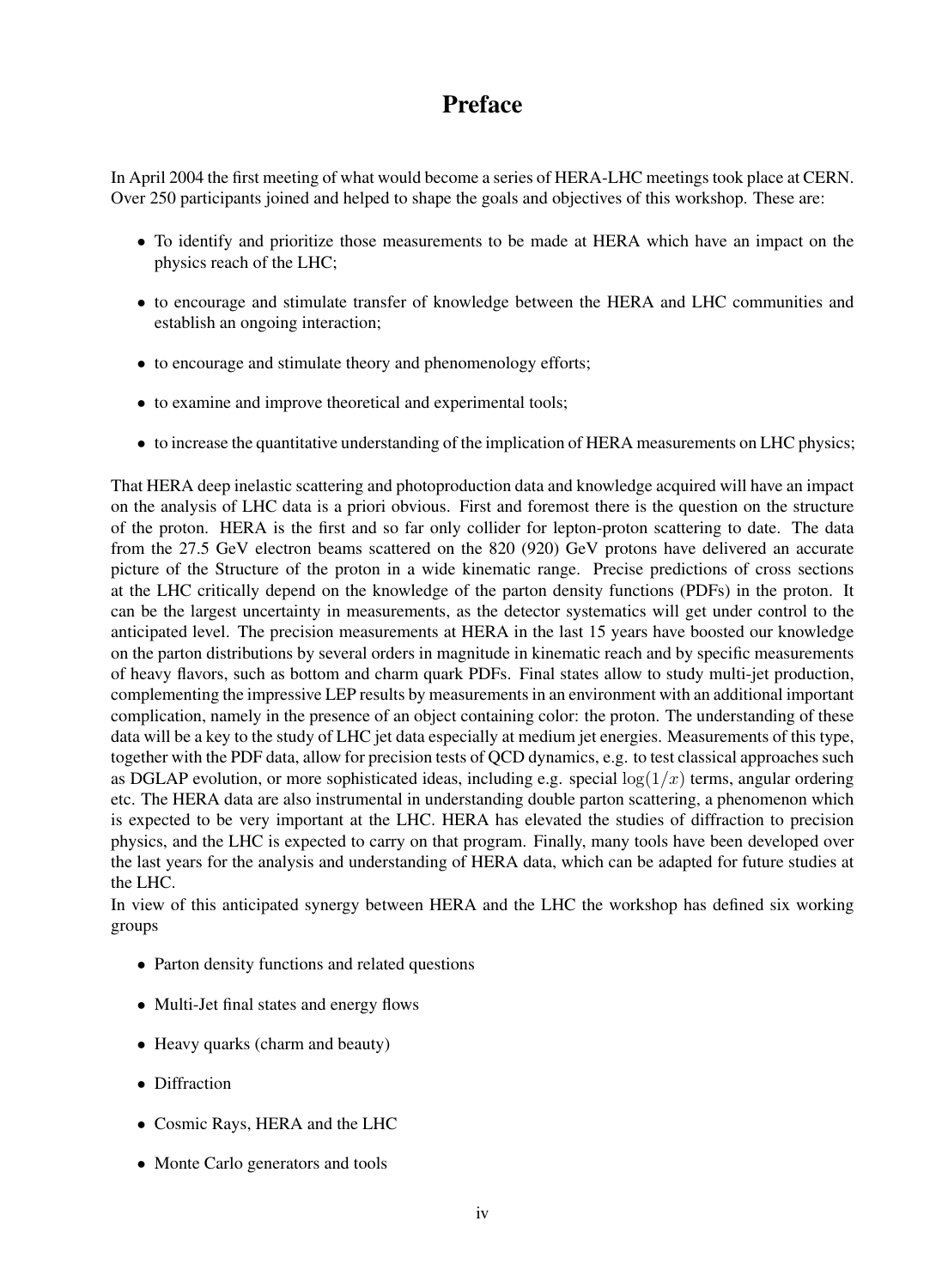The *Parton Density Functions* working group had the most obvious task, namely getting to understand what the present precision - both from data and from theory– is to determine parton distributions, and what are the consequences of these uncertainties on LHC measurements. At an early stage in the workshop it became obvious that the combination of the H1 and ZEUS experiments would be very beneficial. Such lessons had been learned from LEP and are now applied at HERA. It turns out that the gain of a common analysis of the data of the two experiments on the precision of the PDFs is substantially larger than when these data-sets are used individually in fits. Benchmark test have been performed to check the systematics of the different assumptions in the QCD fit procedures, keeping certain assumptions and data sets in the fits fixed. At the start of the workshop there was some controversy on the NLO gluons at low-x, being very different between different PDF fit groups. This could be resolved by measuring  $F_L$ , requiring lower energy running at HERA. The workshop has strongly supported that proposal and the last months of HERA have been used to measure  $F<sub>L</sub>$ . First results are now being released by the experiments. Steps on getting towards common procedures to be used in the PDF fitting community and to get the most optimal PDFS are being defined and followed up in a special PDF forum called PDF4LHC, which is a spin-off of this workshop

The *Multi-Jet final states and energy flows* working group has studied in detail the novel jet algorithms, designed to be infrared and collinear safe, such as the SISCone and the (anti)- $k_T$  algorithms. Jet algorithms and performances as used in the experiments are discussed. A jet quality measure has been defined. The perturbative calculation of higher order corrections has been studied in detail and a comparison of all order analytical resummation with Monte Carlo parton shower approaches has been performed. An important issue to understand better the details of the final states in experimental data is the concept of  $k_T$  factorization. A formalism for extracting e.g. the needed unintegrated gluon distributions from fits to data is proposed. Implications for the LHC are studied e.g. on the case of gauge boson production, and boson production in association with heavy quarks. Forward so called "Mueller-Navalet" jets predictions have been made for the LHC. Very forward jet measurements opportunities e.g. using forward CASTOR detector in CMS look promising. Finally prompt photon production, high density systems and handles to multi-parton event discoveries have been discussed.

In the *Heavy Quarks (Charm and Beauty)* working group a summary of experimental results on fragmentation functions, gluon densities and charm/beauty masses from HERA has been collected. Prospects for heavy quark measurement at the LHC are discussed. In the theory area important and significant progress has been made in the understanding of heavy quark mass effects in the evolution of parton density functions. In a common contribution from members of CTEQ and MRST the progress in understanding of mass effects and its impact on the global analysis of parton density functions is reviewed and documented. In addition also progress in the calculation of fragmentation functions including mass effects is discussed. Finally the progress in calculation of higher order corrections to  $t\bar{t}$  production at the LHC is summarized.

The working group *Diffraction* brought about an important information transfer between HERA (and Tevatron) and the LHC on the experience with near beam detectors operation and calibration issues. Since the start of the workshop, there are several near beam detector projects that have been launched in the experiments. Diffractive and forward physics is now in the blood of the LHC experiments. CMS, TOTEM and ALICE present their physics program, also what can be achieved without near beam detectors by using rapidity gaps instead. Major progress has been achieved in understanding central exclusive production at pp colliders, with a tight re-evaluation of the theoretical calculations, and foremost with the exclusive measurements made at the Tevatron. Factorization in diffractive processes remains mysterious. It is known not to work between  $ep$  and  $pp$  data. Now also within  $ep$  data at HERA it is found not to work for diffractive di-jet photoproduction events. The deployment of diffractive PDFs from  $ep$  to  $pp$  data has therefore to be done with care.

In the working group *Cosmic Rays, HERA and the LHC* the impact of laboratory measurements for the understanding of the source and propagation of high energy cosmic rays has been discussed. These cosmic rays are measured mainly via air-showers and for their simulation measurements at high energy lepton hadron and hadron hadron colliders are important. The main sources of uncertainties come from cross sections (elastic and inelastic), secondary particle production and multiplicity distributions. Hadron production in the forward region especially from HERA and also the LHC can provide important constraints. On the theory side the application of perturbative QCD for the calculations, hadron production in the forward region, the relation to multi-parton interaction and non-linear effects arising at highest energies (i.e. at small